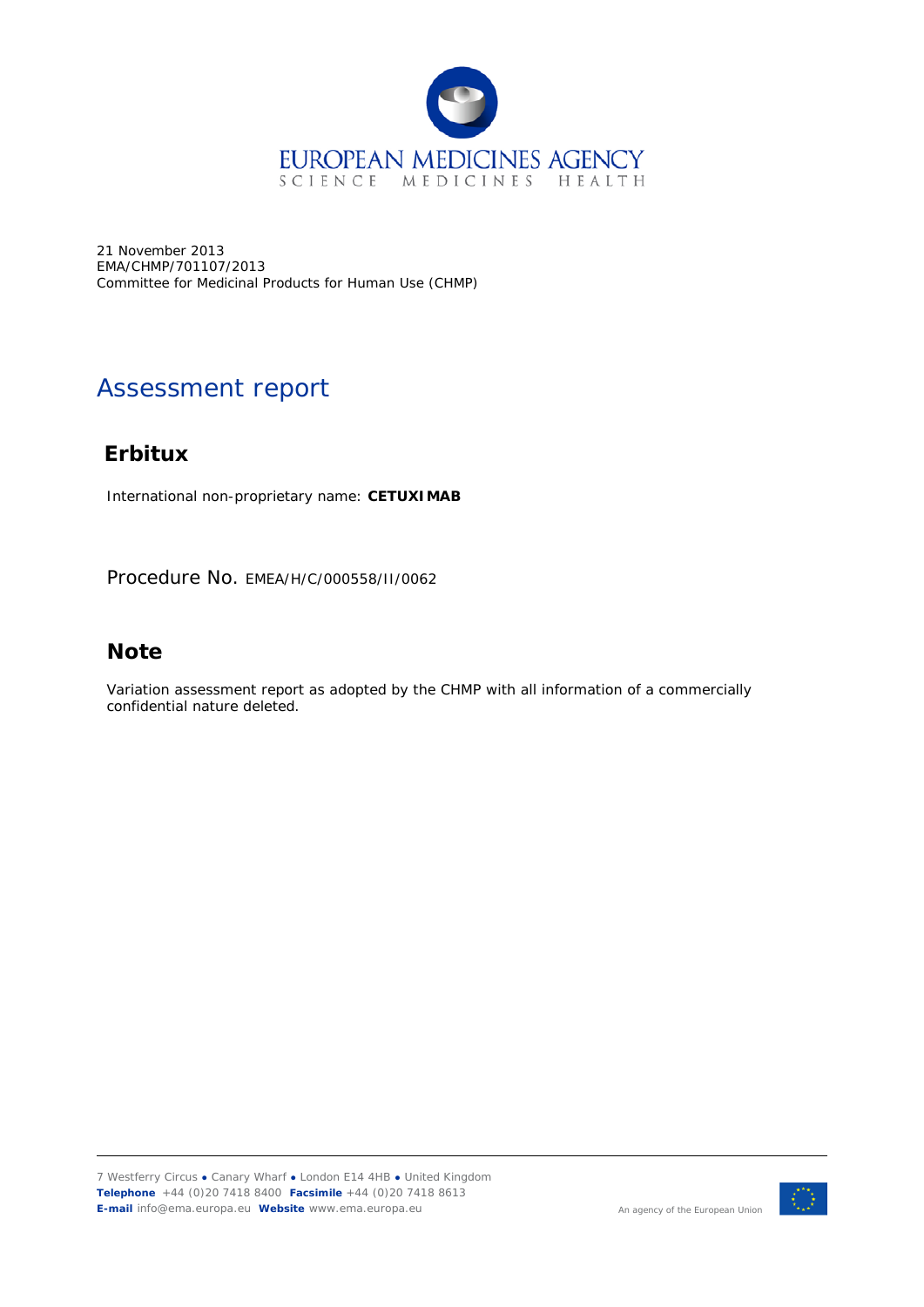# **Table of contents**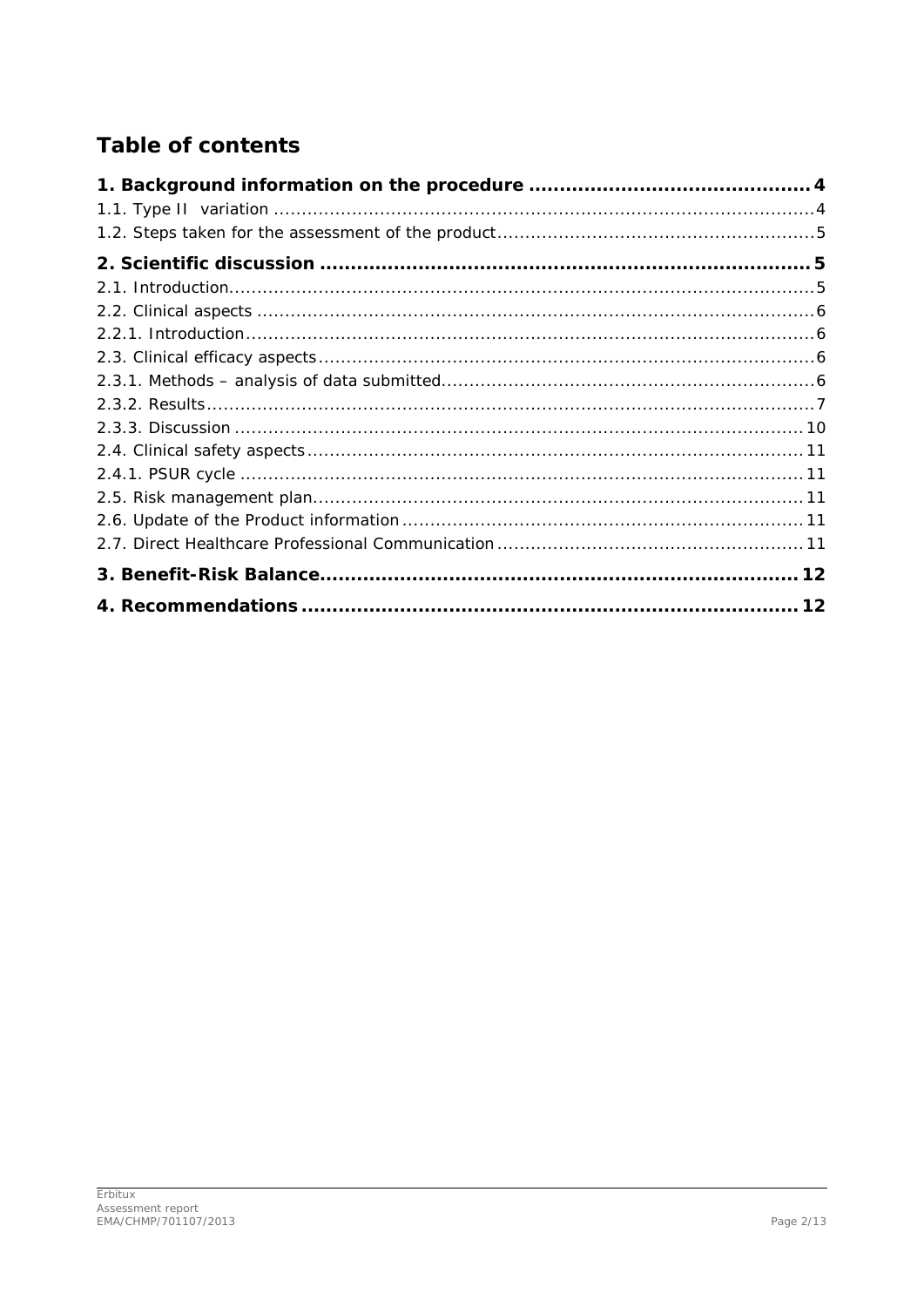# **List of abbreviations**

| 5-FU           | 5-fluorouracil                                        |
|----------------|-------------------------------------------------------|
| AE             | adverse event                                         |
| <b>BSC</b>     | best supportive care                                  |
| <b>CHMP</b>    | Committee for Medicinal Products for Human Use        |
| CI             | confidence interval                                   |
| Cmab           | cetuximab                                             |
| <b>CRC</b>     | colorectal cancer                                     |
| <b>CRF</b>     | case report form                                      |
| <b>CTCAE</b>   | Common Terminology Criteria for Adverse Events        |
| <b>DNA</b>     | deoxyribonucleic acid                                 |
| ECOG PS        | Eastern Cooperative Oncology Group performance status |
| <b>EGFR</b>    | epidermal growth factor receptor                      |
| FA             | folinic acid                                          |
| <b>FOLFOX</b>  | folinic acid, 5-fluorouracil and oxaliplatin          |
| <b>FOLFIRI</b> | folinic acid, 5-fluorouracil and irinotecan           |
| HR.            | hazard ratio                                          |
| <b>IRC</b>     | Independent Review Committee                          |
| <b>IRR</b>     | Infusion related reactions                            |
| ITT            | intent to treat                                       |
| <b>KRAS</b>    | Kirsten rat sarcoma 2 viral oncogene homolog          |
| mCRC           | metastatic colorectal cancer                          |
| <b>NRAS</b>    | neuroblastoma RAS viral oncogene homolog              |
| <b>ORR</b>     | objective response rate                               |
| OS             | overall survival                                      |
| <b>PCR</b>     | polymerase chain reaction                             |
| <b>PFS</b>     | progression-free survival                             |
| РT             | preferred term                                        |
| qPCR           | quantitative polymerase chain reaction                |
| <b>RAS</b>     | rat sarcoma proto-oncogene                            |
| SAE            | serious adverse event                                 |
| SD             | stable disease                                        |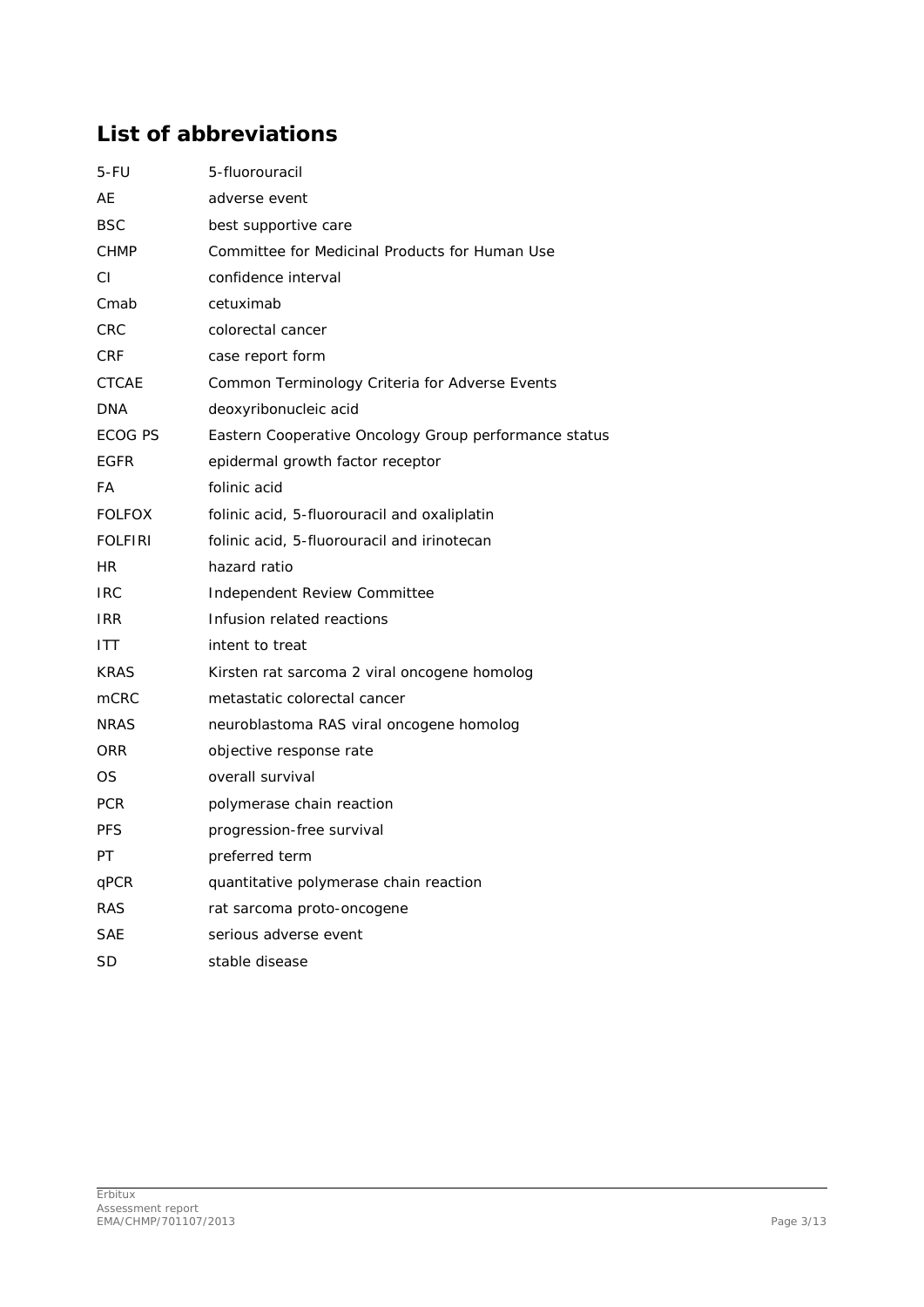# <span id="page-3-0"></span>**1. Background information on the procedure**

# <span id="page-3-1"></span>*1.1. Type II variation*

Pursuant to Article 16 of Commission Regulation (EC) No 1234/2008, Merck KGaA submitted to the European Medicines Agency on 22 October 2012 an application for a variation.

This application concerns the following medicinal product:

| Medicinal product: | International non-proprietary<br>name: | <b>Presentations:</b> |
|--------------------|----------------------------------------|-----------------------|
| Erbitux            | CETUXIMAB                              | See Annex A           |

The following variation was requested:

| Variation requested |                                                               | Type |
|---------------------|---------------------------------------------------------------|------|
| C.1.6 a             | $C.I.6.a - Change(s)$ to therapeutic indication(s) - Addition |      |
|                     | of a new therapeutic indication or modification of an         |      |
|                     | approved one                                                  |      |

Restriction of the indication for the treatment of colorectal cancer to patients with wild-type *RAS* tumours in follow-up to CHMP request

As a consequence, sections 4.1 and 5.1 of the SmPC were proposed to be updated. In addition, relevant safety information on the use of Erbitux in patients with mutant *RAS* tumours was proposed to be updated in accordance in sections 4.2, 4.3 and 4.4 of the SmPC.

The requested variation proposed amendments to the Summary of Product Characteristics and Package Leaflet.

## *Information on paediatric requirements*

Not applicable

## *Information relating to orphan market exclusivity*

## **Similarity**

Pursuant to Article 8 of Regulation (EC) No. 141/2000 and Article 3 of Commission Regulation (EC) No 847/2000, the applicant did not submit a critical report addressing the possible similarity with authorised orphan medicinal products because there is no authorised orphan medicinal product for a condition related to the proposed indication.

## *Scientific advice*

The applicant did not seek scientific advice at the CHMP.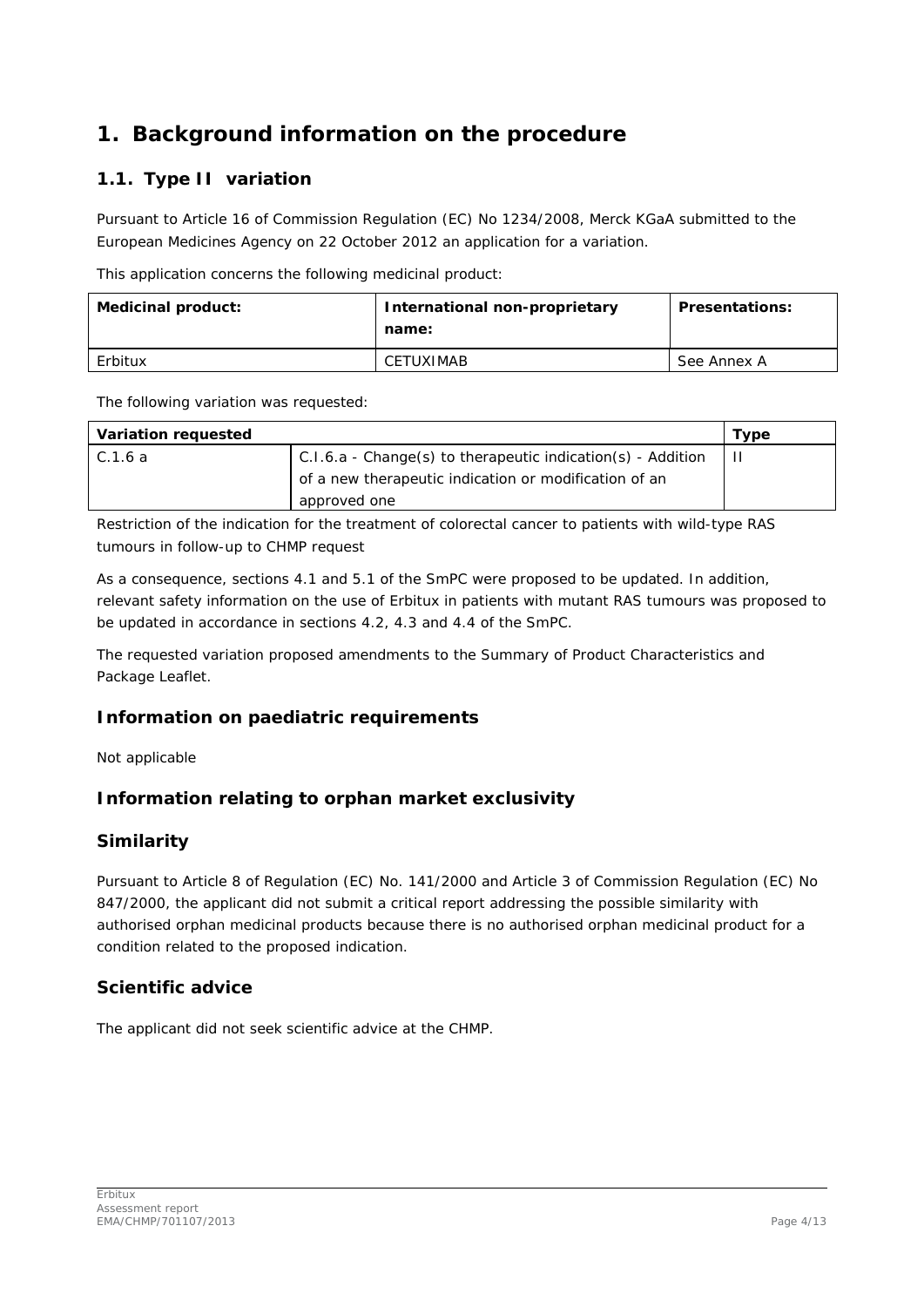## <span id="page-4-0"></span>*1.2. Steps taken for the assessment of the product*

The Rapporteur appointed by the CHMP was:

Rapporteur: Bengt Ljungberg

| Submission date:                                          | 22 October 2013  |
|-----------------------------------------------------------|------------------|
| Start of procedure:                                       | 22 October 2013  |
| Rapporteur's preliminary assessment report circulated on: | 1 November 2013  |
| CHMP opinion:                                             | 21 November 2013 |

# <span id="page-4-1"></span>**2. Scientific discussion**

### <span id="page-4-2"></span>*2.1. Introduction*

Cetuximab is a chimeric monoclonal Immunoglobulin G1 (IgG1) antibody directed against the Epidermal Growth Factor Receptor (EGFR). EGFR signalling pathways are involved in the control of cell survival, cell cycle progression, angiogenesis, cell migration and cellular invasion/metastasis. Cetuximab binds to the EGFR with an affinity higher than that of endogenous ligands. Cetuximab blocks binding of endogenous EGFR ligands resulting in inhibition of the function of the receptor and induces the internalisation of EGFR, which can lead to down-regulation of the receptor. Cetuximab also targets cytotoxic immune effector cells towards EGFR-expressing tumour cells (antibody dependent cell-mediated cytotoxicity, ADCC).

Erbitux is indicated for the treatment of patients with EGFR-expressing, *KRAS* (Kirsten rat sarcoma viral oncogene homologue) wild-type metastatic colorectal cancer (mCRC):

- in combination with irinotecan-based chemotherapy;

- in first-line in combination with FOLFOX;

- as a single agent in patients who have failed oxaliplatin- and irinotecan-based therapy and who are intolerant to irinotecan.

Erbitux is also indicated for the treatment of patients with squamous cell cancer of the head and neck (SCCHN):

- in combination with radiation therapy for locally advanced disease;

- in combination with platinum-based chemotherapy for recurrent and/or metastatic disease.

In all indications, Erbitux is administered once a week as intravenous infusion at a maximum rate of 10 mg/min. The initial dose is 400 mg/m2, and all subsequent weekly doses are 250 mg/m2.

With this variation application, the MAH proposed to further restrict the indication of Erbitux in colorectal cancer to the treatment of patients with *RAS* (i.e. both *KRAS* and *NRAS)* wild-type tumours. This was in follow-up to CHMP request after a similar recent restriction of the Vectibix colorectal cancer indication. Data strictly related to cetuximab in this application come from one study (OPUS) but further relevant data from studies CRYSTAL and FIRE III are expected (see further below).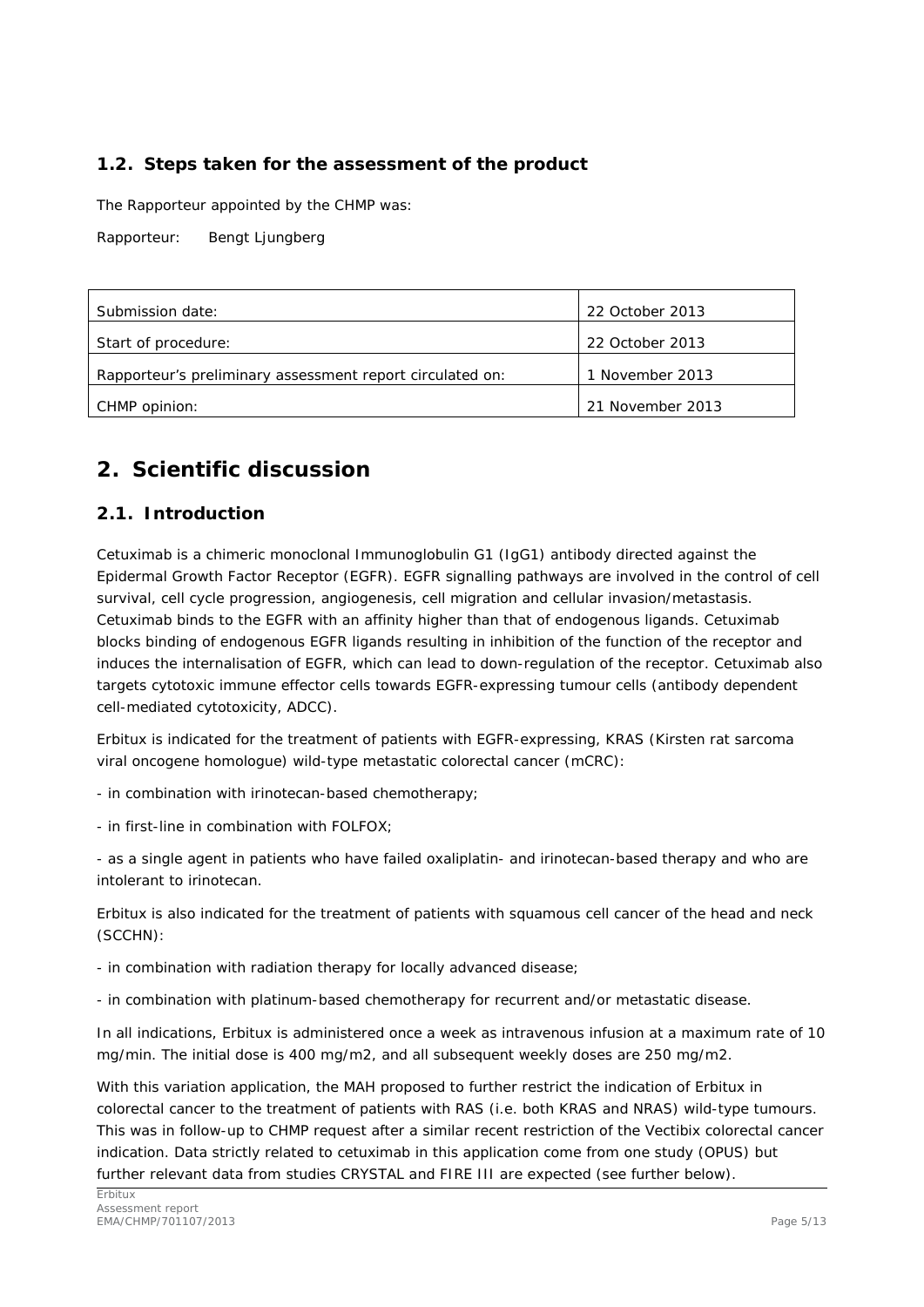## <span id="page-5-0"></span>*2.2. Clinical aspects*

## <span id="page-5-1"></span>**2.2.1. Introduction**

The *RAS* gene family has three broadly expressed members: Kirsten rat sarcoma 2 viral oncogene homolog (*KRAS*), neuroblastoma *RAS* viral oncogene homolog (*NRAS*), and the v-Ha-*RAS* Harvey rat sarcoma viral oncogene (*HRAS*). *RAS* (*KRAS, NRAS, HRAS*) proteins are central nodal points in these signalling pathways regulating the transmission of activation signals from the EGFR to down-stream effectors. The three different isoforms share sequence identity at all regions regulating activation state and effector functions, and high sequence similarity in most of the remaining gene. The region of variability between the isoforms, containing only 23 to 24 amino acids, is involved in membrane binding.

Mutated, activated RAS proteins can bypass inhibition of EGFR by direct activation of the downstream pathways, MAPK and AKT pathways, independent of EGFR. *KRAS* exon 2 mutations at codons 12 and 13 are the most frequently occurring *RAS* mutations in CRC (approximately 40% of subjects) and were demonstrated to be associated with resistance to anti-EGFR therapy in subjects with mCRC. Somatic mutations beyond *KRAS* exon 2, including *KRAS* exon 3 and 4 and *NRAS* exon 2, 3 and 4 mutations, have been documented in CRC and collectively occur in approximately 7% to 22% of wild-type *KRAS* exon 2 CRC cases.

In this submission, results of the *RAS* mutational analysis and correlation with efficacy and safety were reported for the phase II OPUS trial, investigating cetuximab plus oxaliplatin, 5-fluorouracil (5- FU), and leucovorin (FOLFOX4) versus FOLFOX4 alone.

## *GCP*

The Clinical trial (OPUS) was performed in accordance with GCP as claimed by the applicant.

The applicant has provided a statement to the effect that the clinical trial (OPUS) conducted outside the community were carried out in accordance with the ethical standards of Directive 2001/20/EC.

## <span id="page-5-2"></span>*2.3. Clinical efficacy aspects*

### <span id="page-5-3"></span>**2.3.1. Methods – analysis of data submitted**

The BEAMing (Beads, Emulsions, Amplification, and Magnetics) assay was chosen for the detection of *KRAS* and *NRAS* mutations in tumour samples from patients in the OPUS study due to the limited amount of starting material (genomic DNA isolated from one tissue slide). The BEAMing Technology combines polymerase chain reaction (PCR) with flow cytometry to create a mutation detection platform with greater sensitivity and specificity than traditional PCR. The technology allows for detection and quantification of low prevalence mutations and permits detection of mutations in heterogeneous or poor quality samples with rare mutated clones.

The panel of *KRAS* and *NRAS* mutations analysed is presented in the following Table 1.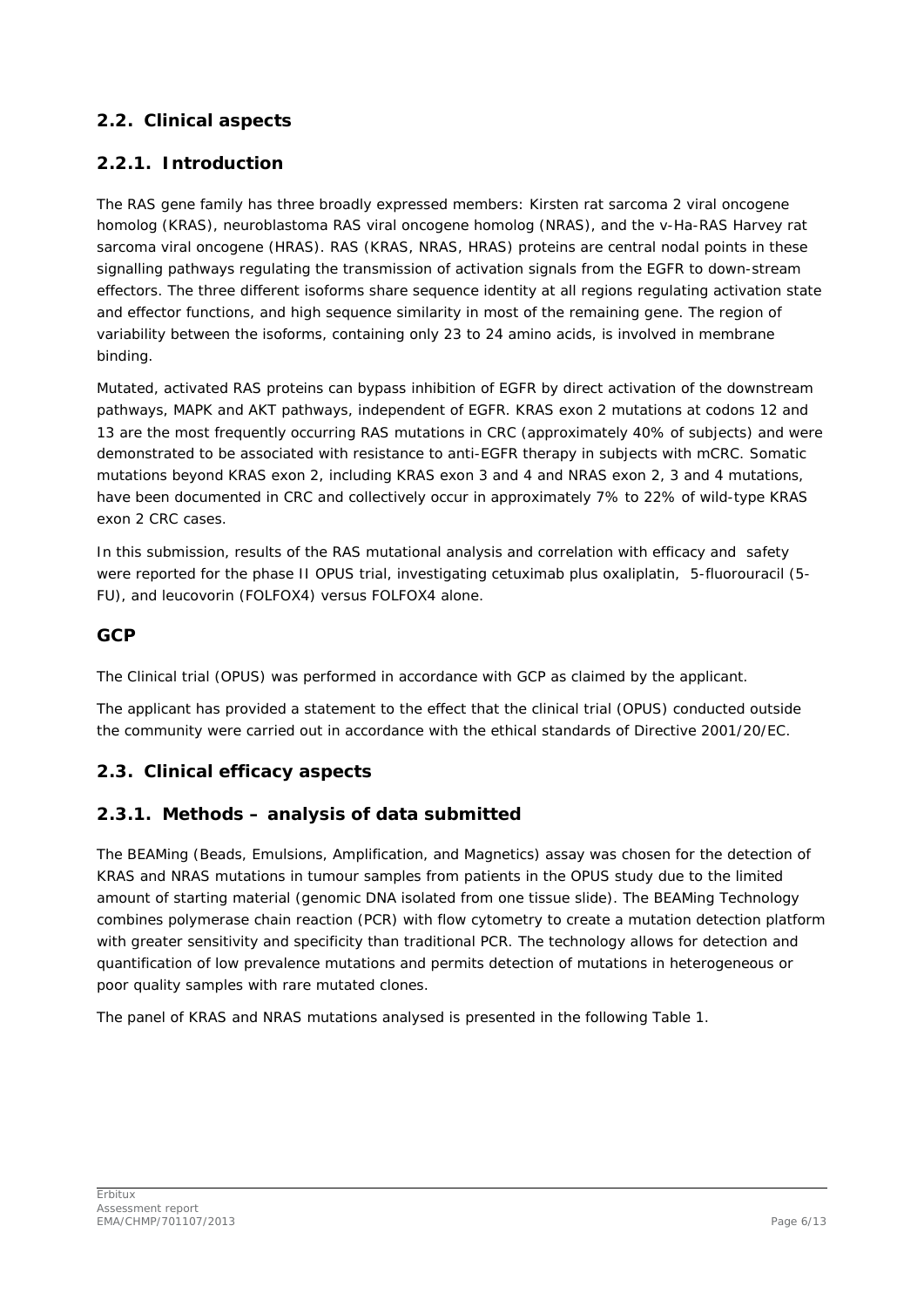| Gene | Exon       | Codon | Amino acid  <br>change | Gene        | Exon   | Codon | Amino acid<br>change |
|------|------------|-------|------------------------|-------------|--------|-------|----------------------|
| KRAS | Exon $2^*$ | 12    | G12A                   | <b>NRAS</b> | Exon 2 | 12    | G12S                 |
|      |            |       | G12C                   |             |        |       | G12R                 |
|      |            |       | G12D                   |             |        |       | G12C                 |
|      |            |       | G12R                   |             |        |       | G12D                 |
|      |            |       | <b>G12S</b>            |             |        |       | <b>G12A</b>          |
|      |            |       | G12V                   |             |        |       | G12V                 |
|      |            | 13    | G13D                   |             |        | 13    | G13R                 |
|      | Exon 3     | 59    | A59T                   |             |        |       | G13D                 |
|      |            | 61    | Q61L                   |             |        |       | G13V                 |
|      |            |       | Q61H                   |             | Exon 3 | 59    | A59T                 |
|      | Exon 4     | 117   | <b>K117N</b>           |             |        | 61    | Q61K                 |
|      |            | 146   | A146T                  |             |        |       | Q61R                 |
|      |            |       | A146V                  |             |        |       | Q61L                 |
|      |            |       |                        |             |        |       | Q61H                 |
|      |            |       |                        |             | Exon 4 | 117   | <b>K117N</b>         |
|      |            |       |                        |             |        | 146   | A146T                |

**Table 1:** *KRAS* **and** *NRAS* **mutations analysed**

\* Mutations assessed for stratifying subjects into KRAS mutant and KRAS wild-type subgroups.

KRAS: V-Ki-ras2 Kirsten rat sarcoma viral oncogene homolog, NRAS: neuroblastoma RAS viral oncogene homolog. Mutations at KRAS exon 3 and 4 and NRAS exon 2, exon 3 and exon 4 in the KRAS exon 2 wild-type population define the new RAS mutant subgroup. The Ras mutant subgroup includes subjects with any mutation in KRAS and/or NRAS in the locations described above.

### <span id="page-6-0"></span>**2.3.2. Results**

Figure 1 summarises the populations used for *KRAS* and *RAS* analysis in the OPUS trial.

#### **Figure 1: Mutational status of the populations**



Active: Cetuximab plus FOLFOX4, Compare: FOLFOX4 only. KRAS: V-Ki-ras2 Kirsten rat sarcoma viral oncogene homolog, RAS: rat sarcoma proto-oncogene.

Note: Ras mutant population includes subjects with any KRAS exon 2 to 4 and/or RAS exon 2 to 4 mutant tumors.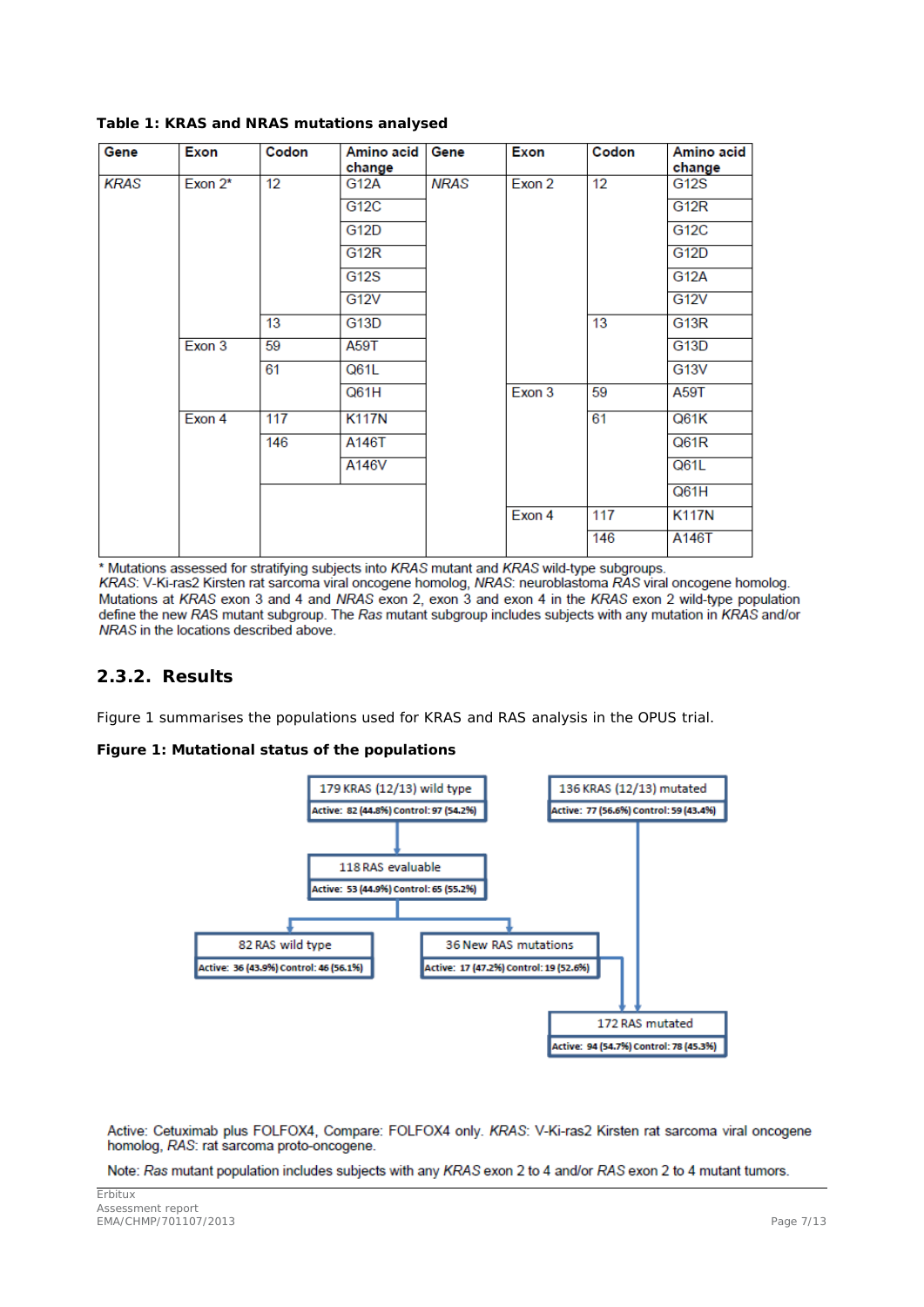The number and percentage of patients per treatment arm of the OPUS study evaluable for *RAS* analysis and their disposition according to the *RAS* status of their tumours are presented in Table 2.

|                                |                            | Number of Subjects n (%) |                  |
|--------------------------------|----------------------------|--------------------------|------------------|
| <b>Population</b>              | $Cmab$ +<br><b>FOLFOX4</b> | <b>FOLFOX4</b>           | <b>Overall</b>   |
| <b>KRAS Wild-Type</b>          | 82 (100)                   | 97 (100)                 | 179 (100)        |
| <b>RAS</b> Evaluable           | 53(64.6)                   | 65 (67.0)                | 118(65.9)        |
| RAS Wild-Type                  | 36 $(67.9)^{#}$            | 46 $(70.8)$ #            | 82 $(69.5)^{\#}$ |
| New RAS Mutant                 | 17 $(32.1)^{#}$            | $19(29.2)^{\#}$          | $36(30.5)^{*}$   |
| <b>KRAS Mutant</b>             | 77 (100)                   | 59 (100)                 | 136 (100)        |
| <b>RAS Mutant</b> <sup>+</sup> | 94                         | 78                       | 172              |

**Table 2: Number of patients with** *(K)RAS* **wild-Type and** *(K)RAS* **mutant tumour status**

KRAS: V-Ki-ras2 Kirsten rat sarcoma viral oncogene homolog, RAS: rat sarcoma proto-oncogene, Cmab: Cetuximab, FOLFOX4: chemotherapy regimen for treatment of colorectal cancer, made up of the folinic acid, 5-fluorouracil and oxaliplatin.

\* nominator refers to KRAS wild-type population

# nominator refers to RAS evaluable population

+RAS mutant population includes patients with any KRAS exon 2 to 4 and NRAS exon 2 to 4 mutant tumours and thus also includes the patients originally identified as carriers of KRAS (i.e. exon 2 only) tumours

The new RAS mutant population includes patients with KRAS exon 3 and 4 and NRAS exon 2 to 4 mutant tumours

Baseline demographic and disease characteristics according to *RAS* status are presented in the following Tables 3 and 4.

#### **Table 3: Baseline demographic characteristics by** *RAS* **status**

| Parameter                                                   | <b>KRAS Wild-Type</b> |                | <b>KRAS Mutant</b> |              | <b>RAS Evaluable</b> |              | <b>New RAS Mutant</b> |           | <b>RAS Mutant</b> |           | <b>RAS Wild-Type</b> |           |
|-------------------------------------------------------------|-----------------------|----------------|--------------------|--------------|----------------------|--------------|-----------------------|-----------|-------------------|-----------|----------------------|-----------|
|                                                             | $Cmab+$               |                | $Cmab+$            |              | $Cmab+$              |              | $Cmab+$               |           | $Cmab+$           |           | $Cmab+$              |           |
|                                                             | <b>FOLFOX4</b>        | <b>FOLFOX4</b> | FOLFOX4            | FOLFOX4      | FOLFOX4              | FOLFOX4      | FOLFOX4               | FOLFOX4   | FOLFOX4           | FOLFOX4   | FOLFOX4              | FOLFOX4   |
|                                                             | $N = 82$              | $N = 97$       | $N = 77$           | $N = 59$     | $N = 53$             | $N = 65$     | $N = 17$              | $N = 19$  | $N = 94$          | $N=78$    | $N = 36$             | $N = 46$  |
| Gender                                                      |                       |                |                    |              |                      |              |                       |           |                   |           |                      |           |
| Male $n$ $(\%)$                                             | 42 (51.2)             | 55 (56.7)      | 40 (51.9)          | 31(52.5)     | 28 (52.8)            | 36 (55.4)    | 9(52.9)               | 9(47.4)   | 49 (52.1)         | 40 (51.3) | 19 (52.8)            | 27 (58.7) |
| Female n (%)                                                | 40 (48.8)             | 42 (43.3)      | 37 (48.1)          | 28 (47.5)    | 25 (47.2)            | 29 (44.6)    | 8(47.1)               | 10 (52.6) | 45 (47.9)         | 38 (48.7) | 17 (47.2)            | 19 (41.3) |
| Age (years)                                                 |                       |                |                    |              |                      |              |                       |           |                   |           |                      |           |
| Median                                                      | 62.0                  | 59.0           | 60.0               | 61.0         | 62.0                 | 60.0         | 63.0                  | 64.0      | 61.5              | 62.0      | 60.5                 | 59.0      |
| Range                                                       | 24-75                 | 36-82          | 34-82              | 30-76        | 24-75                | 36-79        | 24-74                 | 46-75     | 24-82             | 30-76     | 24-75                | 36-79     |
| $<$ 65 years n $(%$                                         | 46 (56.1              | 63 (64.9)      | 45 (58.4)          | 38 (64.4)    | 31 (58.5)            | 44 (67.7)    | 10 (58.8)             | 12 (63.2) | 55 (58.5)         | 50 (64.1) | 21 (58.3)            | 32 (69.6) |
| $\geq 65$ years n (%)                                       | 36 (43.9)             | 34 (35.1)      | 32 (41.6)          | 21<br>(35.6) | 22 (41.5)            | (32.3)<br>21 | 7 (41.2)              | (36.8)    | 39 (41.5)         | 28 (35.9) | 15 (41.7)            | 14 (30.4) |
| Ethnic Origin n (%)                                         |                       |                |                    |              |                      |              |                       |           |                   |           |                      |           |
| Caucasian                                                   | 82 (100)              | 96 (99.0)      | 77 (100)           | 59 (100)     | 53 (100)             | 65 (100)     | 17 (100)              | 19 (100)  | 94 (100)          | 78 (100)  | 36 (100)             | 46 (100)  |
| Other                                                       | n                     | (1.0)          | 0                  | O            | 0                    | 0            | 0                     | 0         | 0                 | 0         | 0                    | 0         |
| Eastern Cooperative Oncology Group Performance Status n (%) |                       |                |                    |              |                      |              |                       |           |                   |           |                      |           |
| o                                                           | 32 (39.0)             | 38 (39.2)      | 29 (37.7)          | 32 (54.2)    | 22 (41.5)            | 27 (41.5)    | 5(29.4)               | 12 (63.2) | 34 (36.2)         | 44 (56.4) | 17 (47.2)            | 15 (32.6) |
|                                                             | 44 (53.7              | 49 (50.5)      | 42 (54.5)          | 21 (35.6)    | 28 (52.8)            | 34 (52.3)    | 10(58.8)              | 7 (36.8)  | 52 (55.3)         | 28 (35.9) | 18 (50.0)            | 27 (58.7) |
| 2                                                           | 6(7.3)                | 10 (10.3)      | 6(7.8)             | 6(10.2)      | (5.7)<br>3           | 4(6.2)       | 2(11.8)               | 0         | 8(8.5)            | 6(7.7)    | 1(2.8)               | 4(8.7)    |

KRAS: V-Ki-ras2 Kirsten rat sarcoma viral oncogene homolog, RAS: rat sarcoma proto-oncogene, Cmab: Cetuximab, FOLFOX4: chemotherapy regimen for treatment of colorectal cancer, made up of the folinic acid, 5-fluorouracil oxaliplatin.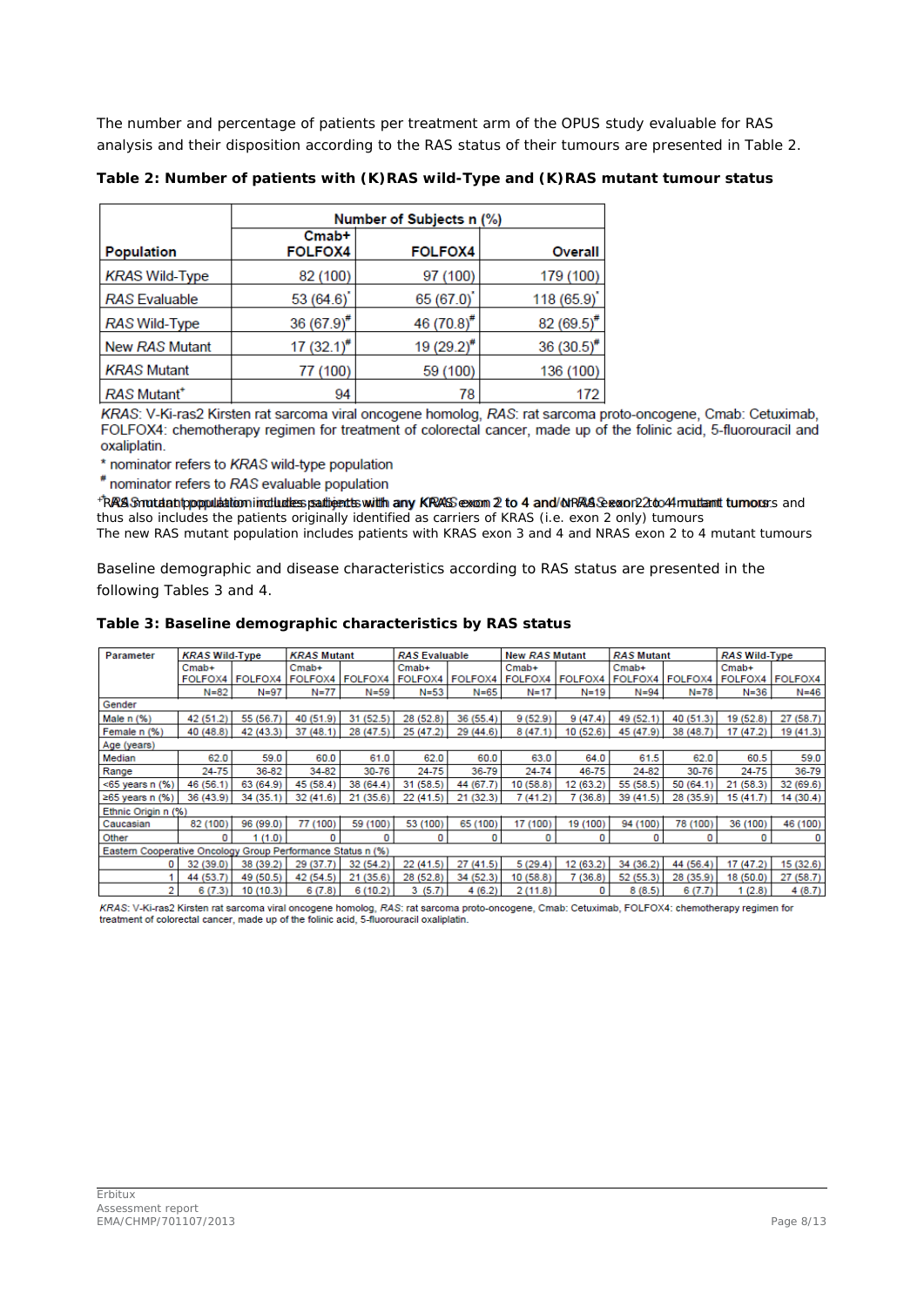|                                                   | <b>KRAS Wild-Type</b> |                 | <b>KRAS Mutant</b> |           | <b>RAS</b> Evaluable |                 | <b>New RAS Mutant</b> |           | <b>RAS Mutant</b>                     |           | <b>RAS Wild-Type</b>   |              |
|---------------------------------------------------|-----------------------|-----------------|--------------------|-----------|----------------------|-----------------|-----------------------|-----------|---------------------------------------|-----------|------------------------|--------------|
|                                                   | $Cmab+$               |                 | $Cmab+$            |           | $Cmab+$              |                 | $Cmab+$               |           | $Cmab+$                               |           | $Cmab+$                |              |
|                                                   |                       | FOLFOX4 FOLFOX4 | FOLFOX4 FOLFOX4    |           |                      | FOLFOX4 FOLFOX4 |                       |           | FOLFOX4   FOLFOX4   FOLFOX4   FOLFOX4 |           | <b>FOLFOX4 FOLFOX4</b> |              |
| Parameter                                         | $N = 82$              | $N = 97$        | $N=77$             | $N = 59$  | $N = 53$             | $N = 65$        | $N=17$                | N=19      | $N = 94$                              | $N = 78$  | $N = 36$               | $N = 46$     |
| Duration of Colorectal Cancer (months)            |                       |                 |                    |           |                      |                 |                       |           |                                       |           |                        |              |
| Median                                            | 2.1                   | 2.6             | 2.3                | 2.1       | 2.0                  | 2.0             | 1.8                   | 1.9       | 2.1                                   | 2.0       | 2.2                    | 2.9          |
| Range                                             | $0 - 126$             | $1 - 89$        | $0 - 76$           | $1 - 58$  | $0 - 126$            | $1 - 60$        | $1 - 49$              | $1 - 31$  | $0 - 76$                              | $1 - 58$  | $0 - 126$              | $1 - 60$     |
| Duration of Metastatic Colorectal Cancer (months) |                       |                 |                    |           |                      |                 |                       |           |                                       |           |                        |              |
| Median                                            | 1.3                   | 1.6             | 1.6                | 1.4       | 1.4                  | 1.7             | 1.6                   | 1.7       | 1.6                                   | 1.5       | 1.4                    | 1.7          |
| Range                                             | $0 - 32$              | $0 - 20$        | $0 - 18$           | $0 - 21$  | $0 - 32$             | $0 - 20$        | $1 - 10$              | $0 - 20$  | $0 - 18$                              | $0 - 21$  | $0 - 32$               | $0 - 19$     |
| Prior Adjuvant Therapy n (%)                      |                       |                 |                    |           |                      |                 |                       |           |                                       |           |                        |              |
| No                                                | 68 (82.9)             | 71 (73.2)       | 65 (84.4)          | 48 (81.4) | 45 (84.9)            | 48 (73.8)       | 15 (88.2)             | 16 (84.2) | 80 (85.1)                             | 64 (82.1) | 30 (83.3)              | 32(<br>69.6) |
| Yes                                               | 14 (17.1)             | 26 (26.8)       | 12 (15.6)          | 11(18.6)  | 8(15.1)              | 17 (26.2)       | 2(11.8)               | 3(15.8)   | 14 (14.9)                             | 14 (17.9) | 6(16.7)                | 14 (30.4)    |
| <b>Tumor Localization</b>                         |                       |                 |                    |           |                      |                 |                       |           |                                       |           |                        |              |
| Colon $n$ $(\%)$                                  | 42 (51.2)             | 53 (54.6)       | 46 (59.7)          | 31(52.5)  | 27 (50.9)            | 36 (55.4)       | 10(58.8)              | 12 (63.2) | 56 (59.6)                             | 43 (55.1) | 17(42.2)               | 24 (52.2)    |
| Rectum n (%)                                      | 40 (48.8)             | 44 (45.4)       | 30 (39.0)          | 28 (47.5) | 26 (49.1)            | 29 (44.6)       | 7(41.2)               | 7(36.8)   | 37 (39.4)                             | 35 (44.9) | 19 (52.8)              | 22 (47.8)    |
| Colon and                                         |                       |                 |                    |           |                      |                 |                       |           |                                       |           |                        |              |
| Rectum n (%)                                      | 0                     | 0               | 1(1.3)             | 0         | 0                    | 0               | 0                     | 0         | 1(1.1)                                | 0         | 0                      | 0            |
| Tumor Staging n(%)                                |                       |                 |                    |           |                      |                 |                       |           |                                       |           |                        |              |
|                                                   | 2(2.4)                | 1(1.0)          | 2(2.6)             | 1(1.7)    | 2(3.8)               | 0               | 1(5.9)                | 0         | 3(3.2)                                | 1 (1.3    | 1(2.8)                 | 0            |
| Ш                                                 | 9(11.0)               | 6(6.2)          | 4(5.2)             | 1(1.7)    | 4(7.5)               | 3(4.6)          | 2(11.8)               | 0         | 6(6.4)                                | 1(1.3)    | 2(5.6)                 | 3(6.5)       |
| Ш                                                 | 7(8.5)                | 19 (19.6)       | 9(11.7)            | 6(10.2)   | 5(9.4)               | 12 (18.5)       | 2(11.8)               | 2(10.5)   | 11(11.7)                              | 8(10.3)   | 3(8.3%)                | 10 (21.7)    |
| <b>IV</b>                                         | 58 (70.7)             | 62 (63.9)       | 56 (72.7)          | 46 (78.0) | 37 (69.8)            | 44 (67.7)       | 12 (70.6)             | 16 (84.2) | 68 (72.3)                             | 62 (79.5) | 25 (69.4)              | 28 (60.9)    |
| <b>Unknown</b>                                    | 5(6.1)                | 8(8.2)          | 6(7.8)             | 5(8.5)    | 4(7.5)               | 5(7.7)          | 0                     | 1(5.3)    | 6(6.4)                                | 6(7.7)    | 4(11.1)                | 4(8.7)       |
| <b>Missing</b>                                    | 1(1.2)                | 1(1.0)          | 0                  | 0         | (1.9)                | 1(1.5)          | 0                     | 0         | o                                     | 0         | 1(2.8)                 | 1(2.2)       |

### **Table 4: Baseline disease characteristics by** *RAS* **status**

Tumour response, progression-free survival (PFS) and overall survival (OS) by *RAS* status are presented in the following Tables 5-7.

|  | Table 5: Tumour response by RAS status |  |  |
|--|----------------------------------------|--|--|
|  |                                        |  |  |

|                                         | <b>KRAS Wild-Type</b> |                       | <b>KRAS Mutant</b> |                       |            | <b>RAS Evaluable</b>  |            | <b>New RAS Mutant</b> |                       | <b>RAS Mutant</b> | <b>RAS Wild-Type</b> |                       |
|-----------------------------------------|-----------------------|-----------------------|--------------------|-----------------------|------------|-----------------------|------------|-----------------------|-----------------------|-------------------|----------------------|-----------------------|
|                                         | $Cmab+$               |                       | $Cmab+$            |                       | $Cmab+$    |                       | $Cmab+$    |                       | $Cmab+$               |                   | $Cmab+$              |                       |
|                                         | FOLFOX4               | FOLFOX4               | FOLFOX4 FOLFOX4    |                       | FOLFOX4    | FOLFOX4               |            | FOLFOX4 FOLFOX4       | FOLFOX4               | FOLFOX4           | FOLFOX4 FOLFOX4      |                       |
| Parameter                               | $N = 82$              | $N = 97$              | $N = 77$           | $N = 59$              | $N = 53$   | $N = 65$              | $N = 17$   | $N=19$                | $N = 94$              | $N = 78$          | $N = 36$             | $N = 46$              |
| Complete                                |                       |                       |                    |                       |            |                       |            |                       |                       |                   |                      |                       |
| Response n (%)                          | 3(3.7)                | 1(1.0)                | 0                  | 2(3.4)                | 3(5.7)     | 1(1.5)                | 1(5.9)     | 1(5.3)                | 1(1.1)                | 3(3.8)            | 2(5.6)               | 0                     |
| Partial                                 |                       |                       |                    |                       |            |                       |            |                       |                       |                   |                      |                       |
| Response n (%)<br><b>Stable Disease</b> | 44 (53.7)             | 32(33.0)              | 26(33.8)           | 29 (49.2)             | 27 (50.9)  | 20(30.8)              | 7(41.2)    | 6(31.6)               | 33(35.1)              | 35(44.9)          | 20(55.6)             | 14 (30.4)             |
| n(% )                                   | 24 (29.3)             | 42 (43.3)             | 36(46.8)           | 21(35.6)              | 14 (26.4)  | 28(43.1)              | 4(23.5)    | 9(47.4)               | 40 (42.6)             | 30(38.5)          | 10(27.8)             | 19 (41.3)             |
| Progressive                             |                       |                       |                    |                       |            |                       |            |                       |                       |                   |                      |                       |
| Disease n (%)                           | 5(6.1)                | 15 (15.5)             | 13 (16.9)          | 5(8.5)                | 4(7.5)     | 10 (15.4)             | 2(11.8)    | 2(10.5)               | 15 (16.0)             | 7(9.0)            | 2(5.6)               | 8(17.4)               |
| Not Evaluable                           |                       |                       |                    |                       |            |                       |            |                       |                       |                   |                      |                       |
| n(% )                                   | 6(7.3)                | 7(7.2)                | 2(2.6)             | 2(3.4)                | 5(9.4)     | 6(9.2)                | 3(17.6)    | 1(5.3)                | 5(5.3)                | 3(3.8)            | 2(5.6)               | 5(10.9)               |
| Overall                                 |                       |                       |                    |                       |            |                       |            |                       |                       |                   |                      |                       |
| Response Rate<br>(% )                   | 57.3                  | 34.0                  | 33.8               | 52.5                  | 56.6       | 32.3                  | 47.1       | 36.8                  | 36.2                  | 48.7              | 61.1                 | 30.4                  |
| 95% CI                                  |                       | 45.9, 68.2 24.7, 44.3 |                    | 23.4, 45.5 39.1, 65.7 |            | 42.3, 70.2 21.2, 45.1 | 23.0, 72.2 |                       | 16.3, 61.6 26.5, 46.7 | 37.2, 60.3        |                      | 43.5, 76.9 17.7, 45.8 |
| <b>Odds Ratio</b>                       |                       | 2.5512                | 0.4591             |                       | 2.7375     |                       |            | 1.500                 | 0.6059                |                   |                      | 3.4599                |
| 95% CI                                  |                       | 1.3799, 4.7169        |                    | 0.2280, 0.9244        |            | 1.2883, 5.8168        |            | 0.3783; 5.9482        |                       | 0.3281, 1.1188    |                      | 1.3749, 8.7067        |
| p value <sup>1</sup>                    | 0.0027                |                       |                    | 0.0290                | 0.0086     |                       |            | 0.5691                | 0.1099                |                   | 0.0081               |                       |
| <b>Disease Control</b>                  |                       |                       |                    |                       |            |                       |            |                       |                       |                   |                      |                       |
| Rate (%)                                | 86.6                  | 77.3                  | 80.5               | 88.1                  | 78.7       | 87.2                  | 70.6       | 84.2                  | 78.7                  | 87.2              | 88.9                 | 71.7                  |
| 95% CI                                  | 77.3, 93.1            | 67.7, 85.2            | 69.9, 88.7         | 77.1, 95.1            | 69.1, 86.5 | 77.7, 93.7            | 44.0; 89.7 | 60.4; 96.6            | 69.1, 86.5            | 77.7, 93.7        | 73.9, 96.9           | 56.5, 84.0            |
| p value <sup>2</sup>                    | 0.1251                |                       |                    | 0.2516                | 0.3694     |                       | 0.4338     |                       | 0.1626                |                   | 0.0978               |                       |

KRAS: V-Ki-ras2 Kirsten rat sarcoma viral oncogene homolog, RAS: rat sarcoma proto-oncogene, p-value for difference between treatment groups determined by<br>CMH test. Cl=confidence interval, Cmab: cetuximab; FOLFOX4: chemoth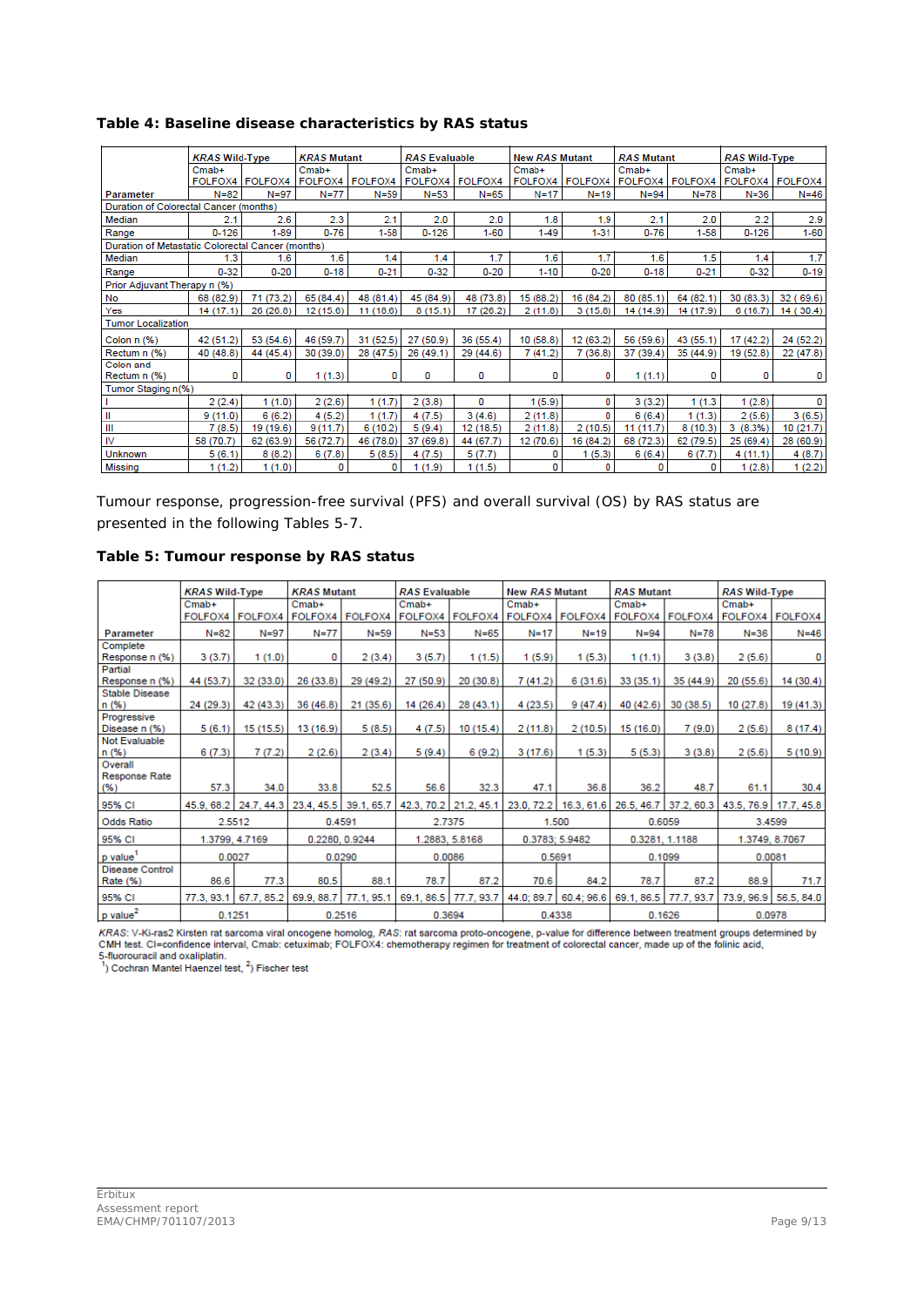|                               | <b>KRAS Wild-Type</b> |           | <b>KRAS Mutant</b> |             |              | <b>RAS Evaluable</b> |              | <b>New RAS Mutant</b> |                | <b>RAS Mutant</b> |              | <b>RAS Wild-Type</b> |  |
|-------------------------------|-----------------------|-----------|--------------------|-------------|--------------|----------------------|--------------|-----------------------|----------------|-------------------|--------------|----------------------|--|
|                               | $Cmab+$               |           | $Cmab+$            |             | $Cmab+$      |                      | $Cmab+$      |                       | $Cmab+$        |                   | $Cmab+$      |                      |  |
|                               | FOLFOX4 FOLFOX4       |           | FOLFOX4            | FOLFOX4     | FOLFOX4      | <b>FOLFOX4</b>       | FOLFOX4      | <b>FOLFOX4</b>        | <b>FOLFOX4</b> | FOLFOX4           | FOLFOX4      | <b>FOLFOX4</b>       |  |
| Parameter                     | N=82                  | $N = 97$  | $N=77$             | $N = 59$    | $N = 53$     | $N = 65$             | $N = 17$     | $N = 19$              | $N = 94$       | N=78              | $N = 36$     | $N = 46$             |  |
| No of Events<br>n(% )         | 38 (46.3)             | 62 (63.9) | 56 (72.7)          | 34 (57.6)   | 23(43.4)     | 38 (58.5)            | 12 (70.6)    | 10 (52.6)             | 68 (72.3)      | 44 (56.4)         | 11(30.6)     | 28 (60.9)            |  |
| <b>Hazard Ratio</b>           | 0.567                 |           |                    | 1.720       |              | 0.645                |              | 1.023                 |                | 1.594             |              | 0.433                |  |
| 95% CI                        | 0.375, 0.856          |           |                    | 1.104.2.679 | 0.380, 1.092 |                      | 0.411, 2.548 |                       | 1.079, 2.355   |                   | 0.212, 0.884 |                      |  |
| Log-Rank<br>p Value           | 0.0064                |           | 0.0153             |             | 0.1003       |                      | 0.9608       |                       | 0.0183         |                   | 0.0180       |                      |  |
| <b>Median PFS</b><br>(months) | 8.3                   | 7.2       | 5.5                | 8.6         | 8.3          | 6.9                  | 7.3          | 7.4                   | 5.6            | 7.8               | 12.0         | 5.8                  |  |
| 95% CI                        | 7.2, 12.0             | 5.6, 7.4  | 4.0, 7.3           | 6.5, 9.4    | 7.3, 12.7    | 5.5, 7.5             | 3.4, 8.3     | 6.2, 10.3             | 4.4, 7.4       | 6.7, 9.3          | 7.7, NE      | 4.5, 7.5             |  |

**Table 6: Progression-free survival (PFS) by** *RAS* **status**

KRAS: V-Ki-ras2 Kirsten rat sarcoma viral oncogene homolog, RAS: rat sarcoma proto-oncogene, CI: confidence interval, FOLFOX4: chemotherapy regimen for treatment of colorectal cancer, made up of the folinic acid, 5-fluorouracil and oxaliplatin, NE: not estimable, No: Number, PFS: Progression free survival

### **Table 7: Overall survival (OS) by** *RAS* **status**

|                                         | <b>KRAS Wild-Type</b> |           | <b>KRAS Mutant</b> |                                                   | <b>RAS Evaluable</b> |           | <b>New RAS Mutant</b> |          | <b>RAS Mutant</b>                                                             |           | <b>RAS Wild-Type</b> |           |
|-----------------------------------------|-----------------------|-----------|--------------------|---------------------------------------------------|----------------------|-----------|-----------------------|----------|-------------------------------------------------------------------------------|-----------|----------------------|-----------|
|                                         | $Cmab+$               |           | $Cmab+$            |                                                   | $Cmab+$              |           | $Cmab+$               |          | $Cmab+$                                                                       |           | $Cmab+$              |           |
|                                         |                       |           |                    | FOLFOX4   FOLFOX4   FOLFOX4   FOLFOX4             |                      |           |                       |          | FOLFOX4   FOLFOX4   FOLFOX4   FOLFOX4   FOLFOX4   FOLFOX4   FOLFOX4   FOLFOX4 |           |                      |           |
| Parameter                               | $N = 82$              | $N = 97$  | $N=77$             | $N = 59$                                          | $N = 53$             | $N = 65$  | $N = 17$              | $N=19$   | $N = 94$                                                                      | $N = 78$  | $N = 36$             | $N = 46$  |
| No of Events<br>n (%)                   | 55 (67.1)             | 71 (73.2) | 61 (79.2)          | 45 (76.3)                                         | 38 (71.7)            | 46 (70.8) | 13 (76.5)             | 12(63.2) | 74 (78.7)                                                                     | 57 (73.1) | 25(69.4)             | 34 (73.9) |
| <b>Hazard Ratio</b>                     | 0.855                 |           | 1.290              |                                                   | 1.014                |           | 1.411                 |          | 1.353                                                                         |           | 0.833                |           |
| 95% CI                                  | 0.599, 1.219          |           | 0.873, 1.906       |                                                   | 0.656, 1.568         |           | 0.621, 3.208          |          | 0.954, 1.918                                                                  |           | 0.492, 1.412         |           |
| Log-Rank<br>p Value                     | 0.3854                |           | 0.2004             |                                                   | 0.9499               |           | 0.4086                |          | 0.0890                                                                        |           | 0.4974               |           |
| <b>Median Survival</b><br>Time (months) | 22.8                  | 18.5      | 13.4               | 17.5                                              | 19.5                 | 17.8      | 14.8                  | 17.8     | 13.4                                                                          | 17.8      | 20.7                 | 17.8      |
| 95% CI                                  |                       |           |                    | 19.3, 25.9   16.4, 22.6   10.5, 17.7   14.7, 24.8 | 15.7.24.8 15.0.23.9  |           | 8.5, 26.3             |          | 15.3, NE   11.1; 17.7   15.9, 24.8   18.3, 26.8   12.4, 23.9                  |           |                      |           |

## <span id="page-9-0"></span>**2.3.3. Discussion**

With regard to the numbers of tumour samples available for *RAS* analysis and the baseline demographic and disease characteristics of patients in the different subgroups (by *RAS* status), some of the subgroups were small, e.g. the interesting new *RAS* mutant; nevertheless, there were no major imbalances in prognostic factors.

For tumour responses and except for the small group 'new *RAS* mutant', results were directionally as expected and the odds ratio seemed more favourable in the *RAS* wild type compared with *KRAS* wild type. In principle the same patterns were seen also for PFS, but PFS seemed neutral in the 'new *RAS* mutant' subgroup. Finally, OS results were compatible with PFS results taking into account the small sample sizes and diluting effects of post-progression survival.

Of note, all comparisons were made without protection by stratification/randomisation, i.e. baseline imbalances within subgroups were to be expected, although no major imbalances of this type were observed.

Currently available data on cetuximab formally only refer to the randomised phase II study OPUS, but the rationale based on tumour biology is strong and the conclusions are supported by data related to panitumumab.

More data by *RAS* status specifically related to cetuximab are expected from the CRYSTAL and FIRE III studies, but the totality of data provides the evidence needed to restrict the indication as proposed by the MAH.

The CHMP considers the following measures necessary to address issues related to efficacy:

• To submit the results of the CRYSTAL and FIRE III studies by *RAS* status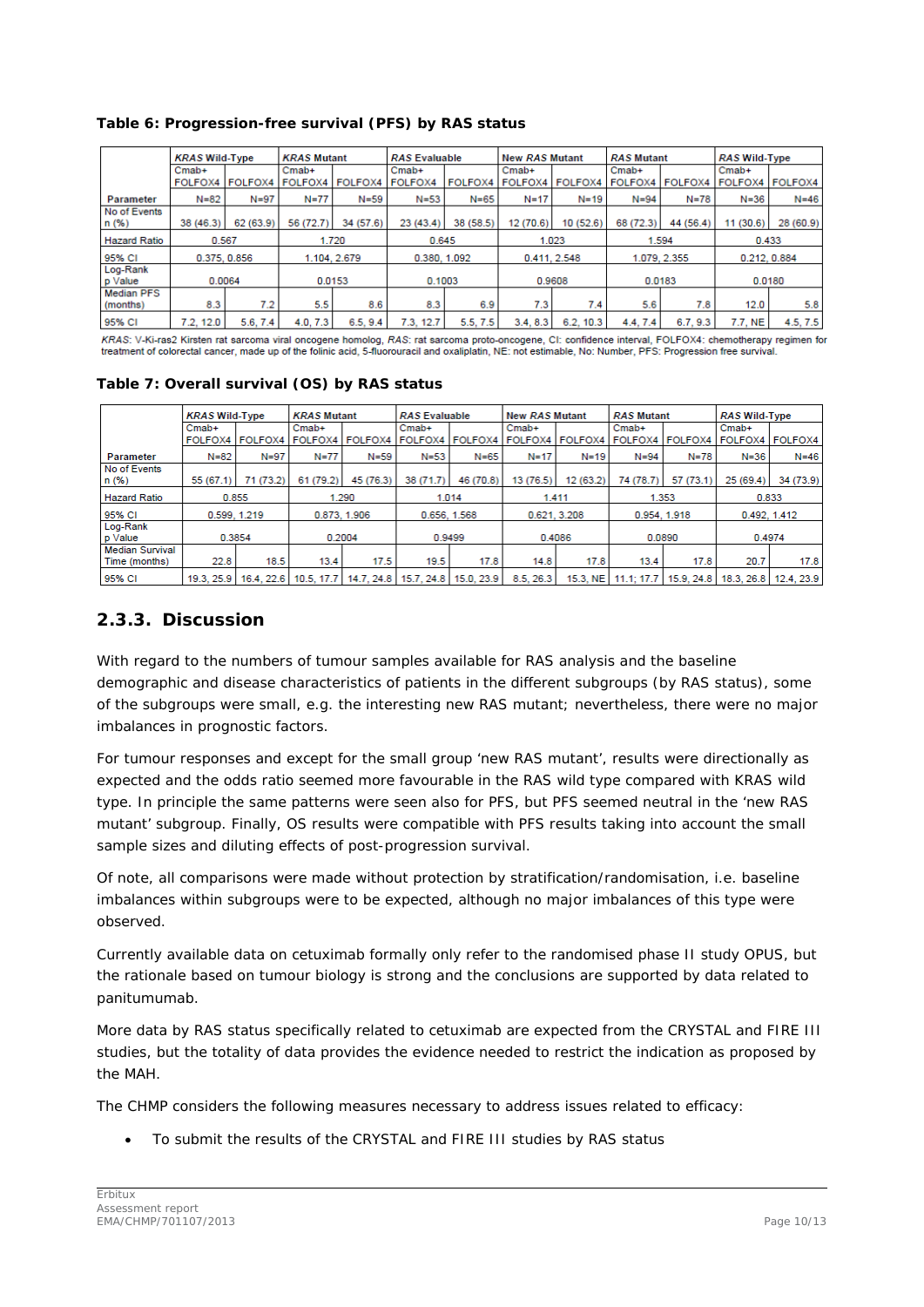## <span id="page-10-0"></span>*2.4. Clinical safety aspects*

A summary of adverse events in subgroups defined by *RAS* tumour status is presented in the following Table 8.

|                                | <b>RAS Wild-Type</b> |           | <b>KRAS-Wild Type</b> |           | <b>RAS Mutant</b> |           | <b>KRAS Mutant</b> |           |  |
|--------------------------------|----------------------|-----------|-----------------------|-----------|-------------------|-----------|--------------------|-----------|--|
|                                | $Cmab+$              |           | $Cmab+$               |           | $Cmab+$           |           | $Cmab+$            |           |  |
|                                | FOLFOX4              | FOLFOX4   | FOLFOX4               | FOLFOX4   | <b>FOLFOX4</b>    | FOLFOX4   | FOLFOX4            | FOLFOX4   |  |
|                                | $N = 36$             | $N = 46$  | $N = 82$              | $N = 97$  | $N = 94$          | $N = 78$  | N=77               | $N = 59$  |  |
| <b>Number of Subjects With</b> | n(% )                | n(%)      | n(% )                 | n(% )     | n(% )             | n(% )     | n(%)               | n(% )     |  |
| Any AE                         | 36 (100)             | 46 (100)  | 82 (100)              | 95 (97.9) | 94 (100)          | 77 (98.7) | 77 (100)           | 58 (98.3) |  |
| Any AE Grade 3 +4              | 28 (77.8)            | 29(63.0)  | 67 (81.7)             | 62 (63.9) | 65 (69.1)         | 59 (75.6) | 52 (67.5)          | 45 (76.3) |  |
| Any SAE                        | 15(41.7)             | 7(15.2)   | 29(35.4)              | 19 (19.6) | 32 (34.0)         | 22(28.2)  | 27(35.1)           | 17(28.8)  |  |
| Any Fatal AE                   | (2.8)                | 1(2.2)    | 3(3.7)                | 3(3.1)    | 6(6.4)            |           | 4(5.2)             |           |  |
| Any AE causing discontin-      |                      |           |                       |           |                   |           |                    |           |  |
| uation of study treatment      | 17 (47.2)            | 14 (30.4) | 35(42.7)              | 27(27.8)  | 36 (38.3)         | 20(25.6)  | 30(39.0)           | 14(23.7)  |  |

**Table 8: Summary of adverse events during the treatment phase by** *RAS* **status**

As *RAS* mutation status refers to the tumour only, there were no good reasons to postulate differences in safety profiles related to *RAS* status other than from the perspective that patients with *RAS* wild type tumours would be treated for longer periods of time. Taking small sample sizes into account, the assumption that safety is independent of tumour *RAS* status was considered to be in-line with reported data.

## <span id="page-10-1"></span>**2.4.1. PSUR cycle**

The PSUR cycle remains unchanged.

The latest data lock point was 30 September 2013 (the PSUR being expected by 9 December 2013).

The annex II related to the PSUR refers to the EURD list which remains unchanged.

## <span id="page-10-2"></span>*2.5. Risk management plan*

No revised RMP was submitted in this variation. An updated RMP will be submitted when data from the CRYSTAL and FIRE III studies are submitted (see discussion on clinical efficacy).

## <span id="page-10-3"></span>*2.6. Update of the Product information*

As a consequence of this restricted indication, sections 4.1 and 5.1 of the SmPC have been updated.

Additionally, the pre-existing posology recommendation, contraindication and warning in case of *KRAS* mutations have been amended in accordance in sections 4.2, 4.3 and 4.4 of the SmPC.

The Package Leaflet has been updated accordingly.

Changes were also made to the PI to bring it in line with the current Agency/QRD template (version 9.0), which were reviewed and accepted by the CHMP.

## <span id="page-10-4"></span>*2.7. Direct Healthcare Professional Communication*

The CHMP considered that a Direct Healthcare Professional Communication (DHPC) was needed to communicate on the restriction of the colorectal cancer indication to patients with wild-type *RAS* tumour status, as inferior OS has been shown in patients with *RAS* mutations beyond *KRAS* exon 2 who received Erbitux in combination with FOLFOX chemotherapy versus FOLFOX alone.

The final version of this DHPC agreed by the CHMP is provided in Attachment 3 together with the communication plan.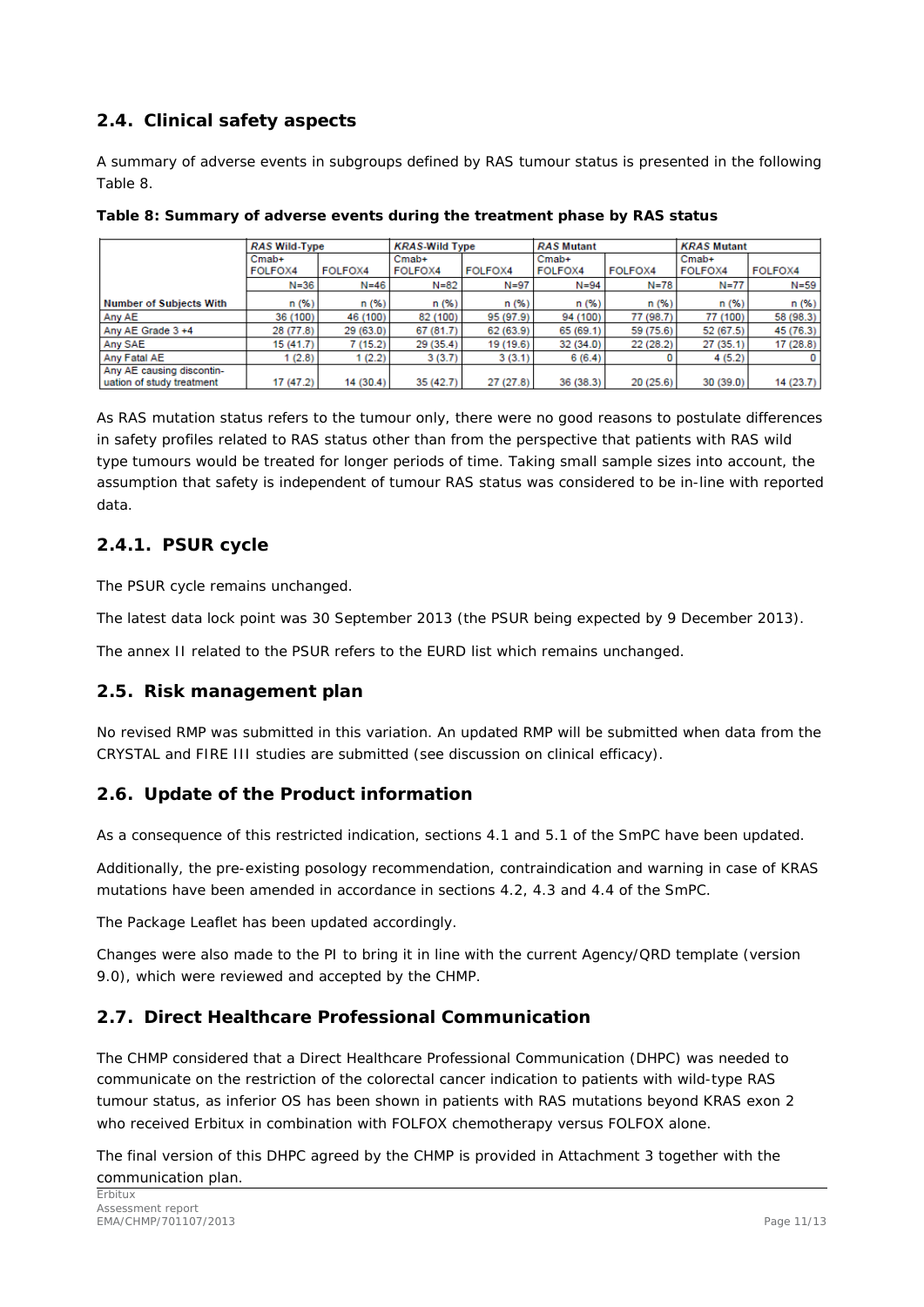The MAH should agree the translations and local specificities of the DHPC with national competent authorities. The DHPC should be sent upon receipt of the Commission Decision with the revised SmPC with the changes highlighted to oncologists who are expected to prescribe Erbitux, chief pharmacists, and pathologists responsible for testing tumour samples from metastatic colorectal cancer patients for *RAS* status.

# <span id="page-11-0"></span>**3. Benefit-Risk Balance**

Restricting the use of cetuximab to patients with metastatic colorectal cancer carrying *RAS* wild type tumours improves the benefit without negatively affecting the risk.

Although cetuximab data by *RAS* status are only derived from the randomised phase II study OPUS, the biological rationale supporting the efficacy in patients with *RAS* wild type tumours only is strong and the conclusions are supported by data related to panitumumab. More data by *RAS* status specifically related to cetuximab are expected from the CRYSTAL and FIRE III studies, but the totality of current data already provides the evidence needed to restrict the Erbitux colorectal cancer indication to the treatment of patients with *RAS* (i.e. *KRAS* and *NRAS*) wild type tumours.

The CHMP considers the following measures necessary to address issues related to efficacy:

• To submit the results of the CRYSTAL and FIRE III studies by *RAS* status

# <span id="page-11-1"></span>**4. Recommendations**

### *Outcome*

Based on the review of the submitted data, the CHMP considers the following variation acceptable and therefore recommends the variation to the terms of the Marketing Authorisation, concerning the following change:

| Variation(s) accepted |                                                               | Type |
|-----------------------|---------------------------------------------------------------|------|
| C.1.6 a               | $C.1.6.a - Change(s)$ to therapeutic indication(s) - Addition |      |
|                       | of a new therapeutic indication or modification of an         |      |
|                       | approved one                                                  |      |

Restriction of the indication for the treatment of colorectal cancer to patients with wild-type *RAS* tumours in follow-up to CHMP request

As a consequence, sections 4.1 and 5.1 of the SmPC are updated. In addition, relevant safety information on the use of Erbitux in patients with mutant *RAS* tumours is updated in accordance in sections 4.2, 4.3 and 4.4 of the SmPC. Conditions are added in Annex II for submission of results of the CRYSTAL and FIRE III studies by *RAS* status and of an RMP update in consequence to the amended indication. The Package Leaflet is updated in accordance.

Furthermore, the PI is being brought in line with the latest QRD template version 9.0.

The requested variation proposed amendments to the Summary of Product Characteristics, Annex II and Package Leaflet.

This CHMP recommendation is subject to the following new conditions: